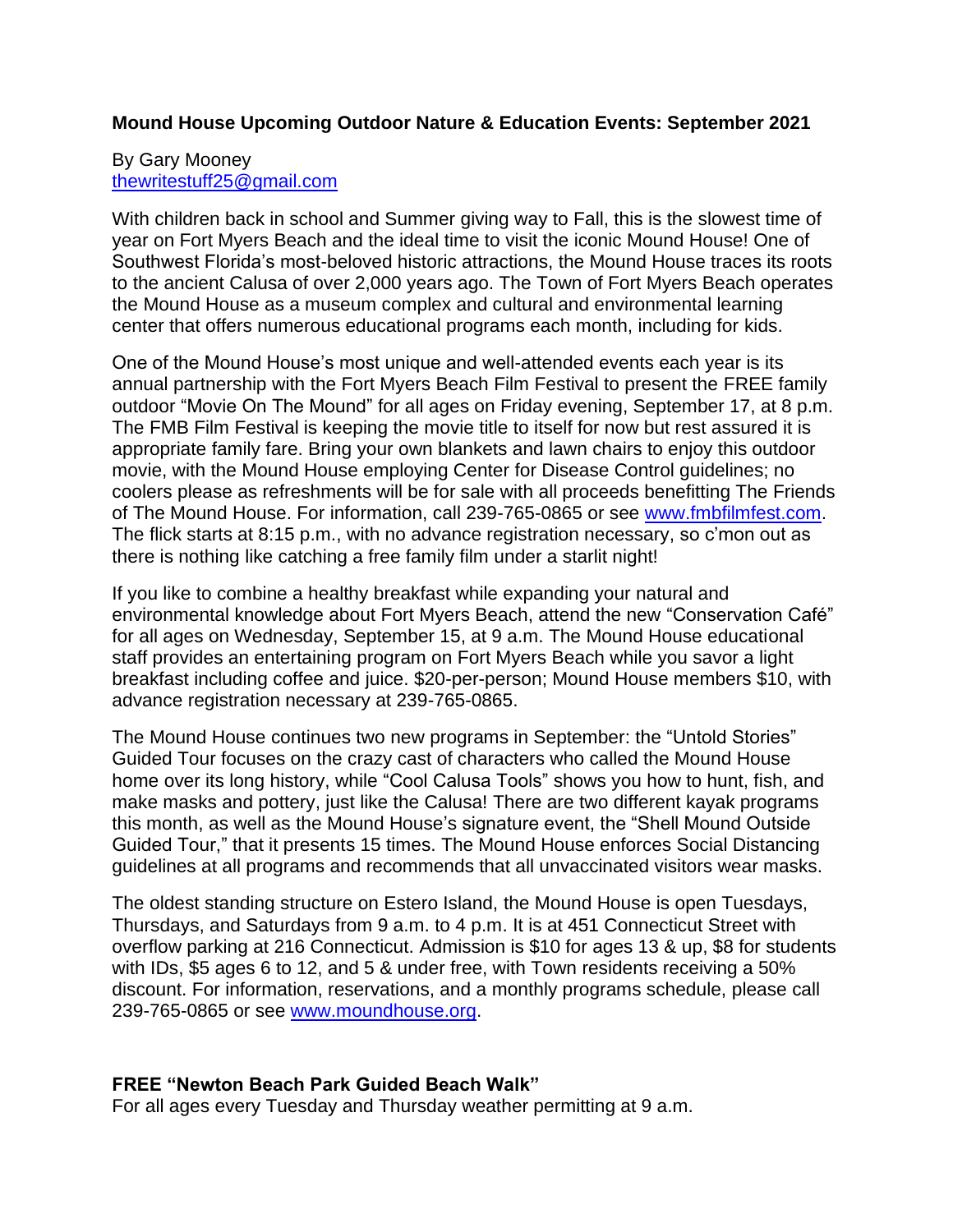This twice-weekly free outdoor nature program is different every single time, as the "Guided Beach Walks" have a simple premise – the groups walk roughly a half-mile down the beach and back, discussing whatever you find that particular morning. Meet at the thatched hut closest to the beach, with Social Distancing in place. Bring sunscreen, shoes to get wet, sunglasses, and hat. No reservations necessary; while free, parking is \$3-per-hour, with one hour generally enough. Newton Beach Park is mid-island at 4650 Estero Boulevard.

### **"Mangroves by Kayak Tour"**

For ages 12 & up weather permitting on Wednesday, September 1; Friday, September 3, Wednesday, September 8; Friday, September 10; Saturday, September 11; Wednesday, September 15; Thursday, September 16; Saturday, September 25; & Wednesday, September 29, all at 9 a.m.

Explore the winding mangrove creeks and hidden waters of the Estero Bay Aquatic Preserve as only a kayaker can on this Environmental Educator-guided tour of the ancient realm of the Calusa! Witness birds, fish, manatee and dolphins as you paddle through the natural beauty of Estero and Hell Peckney Bays in a tandem kayak. All paddling & safety equipment provided, with kayak tours in accordance with Florida Society of Ethical Ecotourism guidelines. \$45-per-person; Mound House members \$15. Advance reservations necessary with Social Distancing guidelines in place.

#### **"Family Fun Kayak Tour"**

For ages 6 & up weather permitting on Thursday, September 2; Saturday, September 4; Thursday, September 9; Saturday, September 18; Thursday, September 23; & Thursday, September 30, all at 9 a.m.

Fun for the whole family on a specially-designed Environmental Educator-guided kayak tour for families with children age 6 & up! See birds, dolphins, manatee, and other wildlife while paddling through the Estero Bay mangroves. \$25-per-person ages 13 & up; \$15-per-person ages 6 to 12 that includes Mound House admission, with advance registrations necessary. The Mound House provides all equipment, with Social Distancing in place.

## **"Latino History" Outside Guided Tour**

For all ages on Thursday, September 2, at 10 a.m.; Thursday, September 9, at 2 p.m.; Tuesday, September 14, at 10 a.m.; Thursday, September 16, at 11 a.m.; Thursday, September 23, at 1 p.m.; Saturday, September 25, at 1 p.m.; and on Tuesday, September 28, at 1 p.m.

Perfect for Florida history buffs! Learn about the Latino fishing village known as a "Rancho" that existed on the shell mound between the ancient Calusa and Anglo-Pioneer eras. Explore the site's archaeology and history through unearthed clues about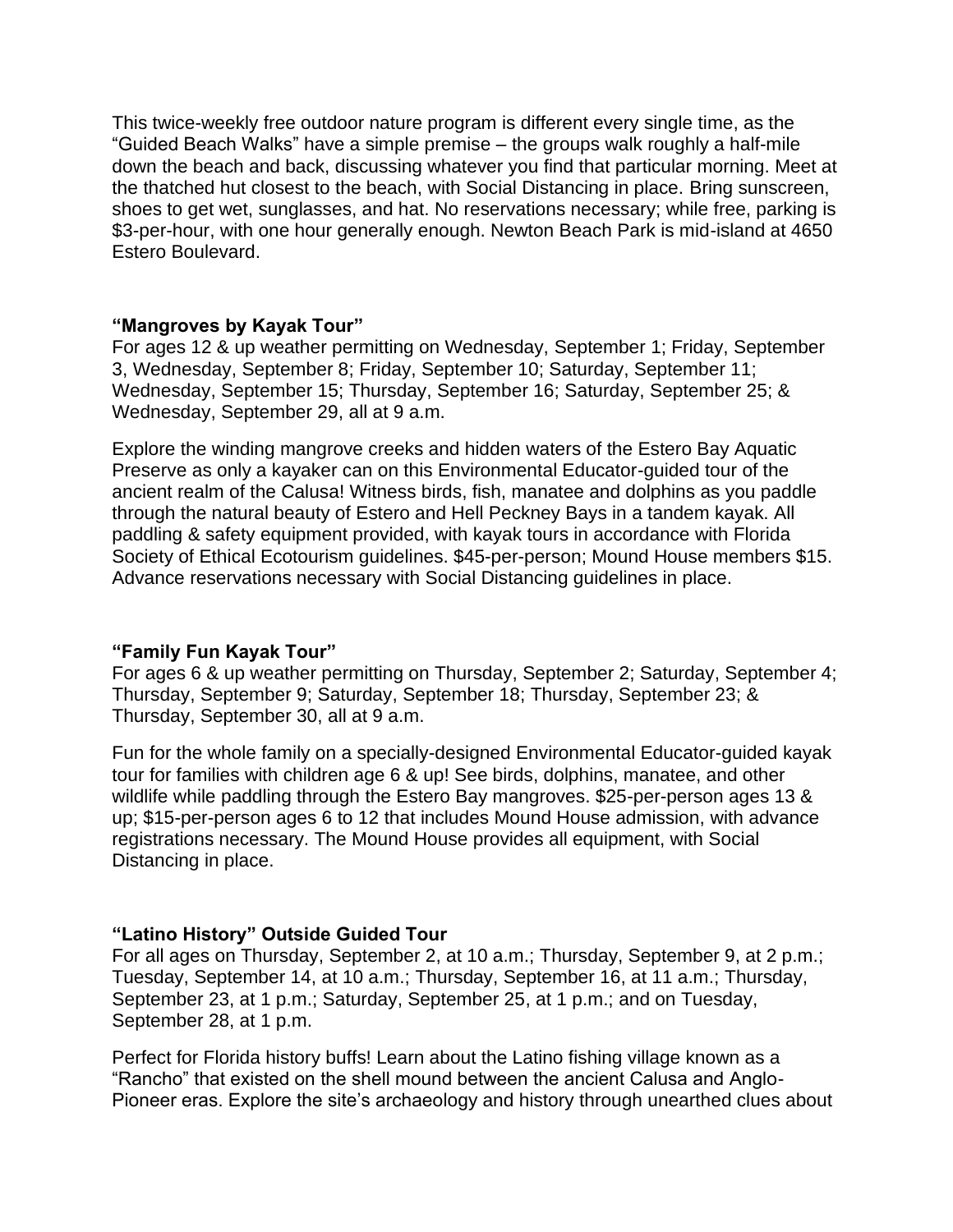this multicultural society. Advance registrations necessary at \$5-per-person that does not include Mound House admission, with Social Distancing guidelines in place.

### **"Shell Mound" Outside Guided Tour**

For all ages on Thursday, September 2, at 11 a.m.; Saturday, September 4, at 2 p.m.; Tuesday, September 7, at 11 a.m.; Thursday, September 9, at 10 a.m.; Saturday, September 11, at 2 p.m.; Tuesday, September 14, at 11 a.m.; Thursday, September 16, at 2 p.m.; Saturday, September 18, at 1 p.m.; Tuesday, September 21, at 11 a.m.; Thursday, September 23, at 10 a.m.; Saturday, September 25, at 11 a.m.; Tuesday, September 28, at 11 a.m. and 2 p.m.; & Thursday, September 30, at 10 a.m. and 1 p.m.

If you dig archaeology, the Mound House's signature program is for you! Tour the 2,000-year-old Calusa Indian Shell Mound led by the interpretive staff as you explore the site's archaeology to unearth clues about this ancient society. \$5-per-person that does not include Mound House admission; Mound House members free, with Social Distancing guidelines in place.

### **NEW: "Untold Stories" Guided Tour**

For adults on Thursday, September 2, at 1 p.m.; Saturday, September 4, at 1 p.m.; Tuesday, September 7, at 2 p.m.; Saturday, September 11, at 1 p.m.; Tuesday, September 14, at 1 p.m.; Thursday, September 16, at 1 p.m.; Tuesday, September 21, at 2 p.m.; Thursday, September 23, at 2 p.m.; & Thursday, September 30, at 2 p.m.

The Mound House is the oldest standing structure on Fort Myers Beach, with an intriguing cast of characters who called it home, ranging from farmers to casino owners; scientists to developers! Learn about their individual stories along with a good dose of island history on this guided tour through the Mound House Museum, native gardens, and majestic grounds. Adults \$15; Mound House members free.

## **NEW: "Cool Calusa Tools"**

For families with children ages 6 & older on Thursday, September 2, at 2 p.m.; Saturday, September 4, at 10 a.m.; Tuesday, September 7, at 10 a.m.; Thursday, September 9, at 1 p.m.; Saturday, September 11, at 10 a.m.; Tuesday, September 14, at 2 p.m.; Saturday, September 18, at 2 p.m.; Tuesday, September 21, at 1 p.m.; & Saturday, September 25, at 2 p.m.

Learn to hunt, fish, and make masks and pottery, just like the Calusa! The Mound House interpretive staff leads this exciting hands-on tour of the Mound House grounds where they demonstrate Calusa tools and artifacts, then help you make Calusa-inspired artwork where your imagination runs wild! \$2-per-person that does not include Mound House admission. The Mound House enforces Social Distancing guidelines and recommends that all unvaccinated visitors wear masks.